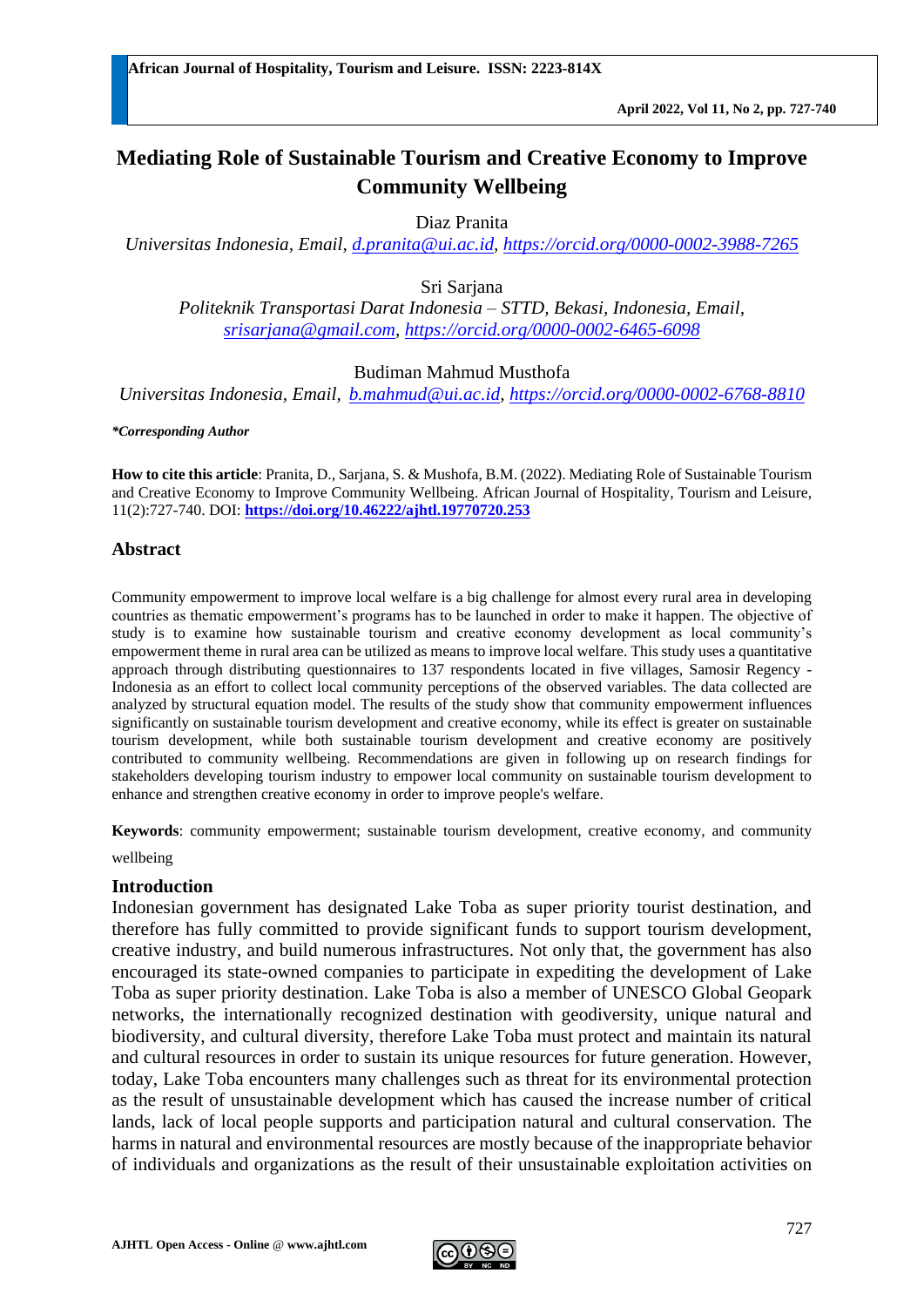

natural resources, unfavorable legal provisions on natural environment, mass and traditional market structure that does not support environmental preservation, lack of conservation knowledge and information, and less environmental friendly political process in the government (Harahap, 2017). Building natural conservation awareness and community commitment to ensure quality dan sustainability of nature, as well as ensuring the continuity of Lake Toba as a giant reservoir, habitats to biodiversity, and source of food and energy, are urgent while local community participation and supports in conservation and sustainable development should be gained.

Community empowerment is one of the biggest challenges and a major trust factor in Lake Toba. Empowerment is the power to do something individually or collectively to increase the capacity and assets in the local community. Empowering community requires collective interaction and action. Community empowerment according to Constantino et al. (2012) is determined by the level of local community participation. While Harahap (2017) suggests to increase local people's skills in managing Lake Toba area through sustainable development and tourism service trainings, empowering people in forest, land, and water's conservation, structuring fishery's zone in Lake Toba waters, as well as increasing collaboration among all stakeholders in conserving Lake Toba area and improving education system to increase human resources quality. In the context of conservation, local participation supports are to have thorough knowledge of natural resources value in the area, the right to transaction and manage their resources, the structure of political organization within the community, and collaboration between stakeholders. In addition, Constantino et al. (2012) also stated that empowering the community can be done by intensifying local participation, increasing local education, providing community feedback, choosing the right agent of change, increasing monitoring, marketing monitored resources, and including local communities in wider political life.

The goal to be achieved from community empowerment is the welfare of the community as a whole (Soedarto et al*.*, 2016). Currently, community welfare level in Lake Toba is still low. To increase the level of welfare, people still expect support from outside parties such as the central and local governments, the corporate social responsibility programs, and so on. According to Atkinson et al. (2017), community welfare means living together in a society that considers the level of welfare of each individual in the community.

Al-Dajani and Marlow (2013) stated that entrepreneurship is not only an economic activity to improve people's welfare but also an activity to determine the socio-political level in a community. The entrepreneurial activities proposed in this study are creative economic activities that focus more on vocational and skills aspects as it is easier to learn and can quickly increase people's income through exploring local business in a local wisdom content (Syamsir, 2016). According to Farsani et al. (2011), local produce and handicrafts as geo products and involvement in geo tourism are the productive community empowerment activities in geopark initiatives. Geo tourism is a relatively new tourism approach which is aimed at helping travelers to understand about natural resources, local people's cultural identity and ways of preserving them (Gordon, 2018). Developing geo tours, products, museums, ports, restaurants and culinary through local communities' involvement are of geoparks' innovative strategies to promote local economy and public knowledge on geology and the preservation of geological heritage.

Khalid et al. (2019) states that the development of community-based tourism is very effective in ensuring sustainable tourism development success through a process of increasing welfare through involvement in tourism activities, as well as conserving natural resources. The success of community-based sustainable tourism development determined by an improved quality of life of local people and poverty reduction while ensuring natural and cultural environment preservation, of which required good planning and management (Sutrisna et al.,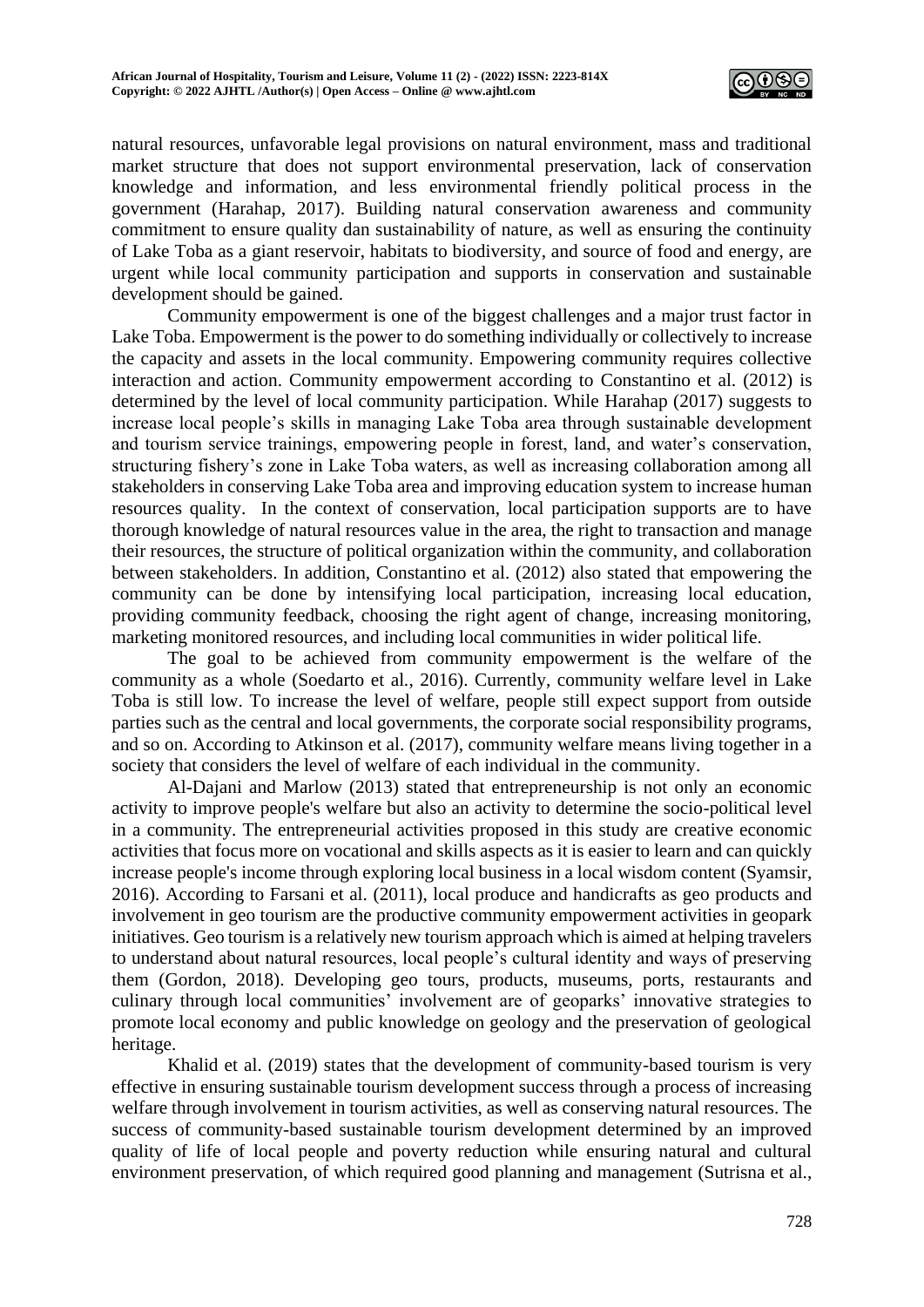

2020). According to Khalid et al. (2019), sustainable tourism development not only has an impact on economic growth but it is also able to meet tourists' needs, improve community's quality of life and maintain physical environmental conditions for next generation which is very relevant to the development of geoparks in Lake Toba. Therefore, this paper is intended in developing the best model for community empowerment in order to improve local community wellbeing.

## **Literature review**

Community empowerment is required for successful sustainable tourism development which is intended to achieve community welfare (Khalid et al*.*, 2019) while community empowerment to sustainable ecotourism management in order to get local welfare (Butarbutar & Soemarno, 2012). Community empowerment is also important to creative economy program in order to get people prosperity (Syahrullah & Muhtadi, 2021), while its activities can also serve as tourist attraction and source of creative economy development (Setiawati, 2020). Furthermore, (Ratna et al*.*, 2021)) believes that its application in creative economy can also be extended as disaster risk reduction strategy in Indonesia, as well as a strategy to develop creative economy (Maryani, 2022) especially the concept of local wisdom based creative economy.

Zastrow (2017) defines empowerment as efforts and activities to enable individuals, families, groups and communities in improving their personal, interpersonal, socio-economic, political power and influence and change their situation for the better. Adi (2013) mentions empowerment process to help local people gain powers to make decisions and determine actions that they will take for themselves, while reducing the effects of personal and social barriers in taking the actions. He believes that empowerment could be achieved by increasing the ability and self-confidence of local people to use the power that they have which is gained by power transfer from their daily environment, while (Ife, 2016) states that empowerment is aimed to improve the power of the disadvantages. The application concept of empowerment is explained by Adi (2013) who categorizes empowerment as a program and a process. Empowerment as a program ideally goes through the activity stages in achieving goals and determining time frame. Community empowerment as a process is an ongoing activity as long as the community still wants to make changes and improvements, and is not just fixated on one program. When we look at the community empowerment process, it is not only talking about increasing the capacity of the community, but in this case, it is also important to look at the assets that exist in the community. These assets can be used as capital in community empowerment. Adi (2013) categorizes community assets as capital, including: physical, financial, environmental, technological, human, social and spiritual capitals.

Empowerment is the freedom to do something that they want, as part of large communities in both individual and collective levels, as a useful tool to capacities and local communities' assets improvement individually or collectively, and requires community member's engagement and collective action rather than individual (Khalid et al., 2019). The process of community empowerment as dimensions of community empowerment in this research consists of community resource or asset identification, empowerment actors' ability, empowerment process, and empowered local community. Community resource identification is the community's realization and knowledge on their resources or assets. In tourism sector, it means the awareness of those assets that can contribute positively towards tourism and economic development in their area. The indicators according Adi (2013) and Khalid et al. (2019) are trust and caring for other people in community to support empowerment and tourism development or social capital, and adequate natural and cultural resources in community supports empowerment or local resources or natural and cultural capital. Empowerment actors are the parties involved in the community empowerment process from the preparation stage,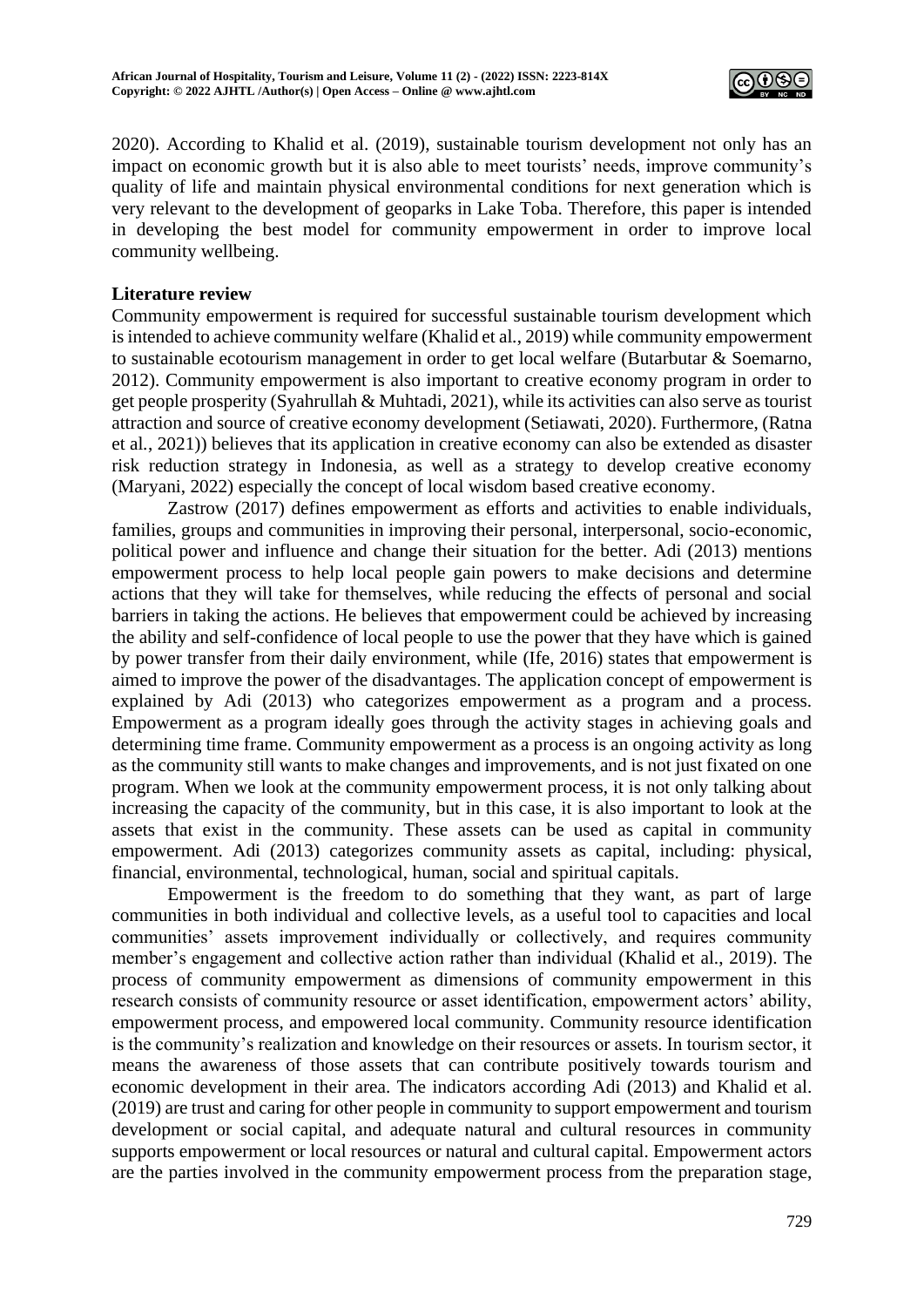

implementation process, evaluation to program sustainability (Ani et al*.*, 2017). Empowerment actors' abilities are indicated by the ability of community leaders to move the community determines the success of the program, the adequate abilities (knowledge and skills) of the actors to develop organizations that could mobilize community participation as the essential factor to ensure the success of community empowerment programs. Community empowerment as a process is an ongoing activity (on-going) as long as the community still wants to make changes and improvements, and is not just fixated on one program. While Adi (2013); Ife (2016); Khalid et al. (2019) indicate quality of community involvement in the program implementation process; and benefits or impacts felt by the community from the implementation of the empowerment program as the criteria to the empowerment process. It is the condition that the community has power, strength or ability to identify potentials and problems as well as determine alternative solutions independently which is indicated by the ability of the community to increase their capacity to gain access to regional development; and the ability to cooperate and social solidarity for independence (Khalid et al*.*, 2019).

Sustainable tourism development is tourism development contributing to economic growth for local community, fulfilling tourists' needs, increasing quality of life for residents, and preserving physical environment for future generations (Khalid et al., 2019). Sustainable tourism is also believed to contribute on the withstanding of global climate change program by reducing fossil energy consumption and encouraging the use of renewable energy sources in tourist destination (Calderón-Vargas et al., 2021). Community attitudes towards tourism activities are also very important for sustainable tourism development in order to analyze the attitudes of local residents towards sustainable tourism development (Obradović et al*.*, 2021). The dimensions of sustainable tourism development are the identification of tourism resources, the conservation of tourism resources, the development of tourism based on the economy, and stakeholder engagement. Identification of tourism resources are measured by cultural wealth, historical site improvements, and managed natural wealth as tourist attraction. The conservation of tourism resources indicators are nature protection to be enjoyed by future generations; tourism development which addresses negative environmental impacts; and cultural preservation. The development of economy-based tourism is determined by tourism promotion funds to increase economic growth; and long-term tourism development to improve the economy. While stakeholder engagement's indicators are a continuous monitoring of tourism development on level of business actors' satisfaction in running tourism business; the benefits of local community's improved quality of life; and tourist satisfaction with tourism services.

Sustainable development limits tourism development that involves different actors in the operation of tourist sites according to the priority scale with more emphasis on social, economic and natural sustainability aspects, especially the orientation of green tourism development, steady conditions, and de-growth (Sørensen & Grindsted, 2021). Mobilizing resources and capabilities is one of the key success factors and solving challenges in implementing a successful navigation system oriented towards tourism sustainability (Mwesiumo et al., 2022). Business performance plays an important role in maintaining the company's adaptive resilience as an effort to develop sustainable tourism (Sobaih et al., 2021). Tourism development that does not apply sustainable guidelines properly can have a negative impact on improving the tourism industry in the future (Birendra et al., 2021). The values and way of life of indigenous peoples are in line with the Sustainable Development Goals agenda and can be used to advance this agenda further, including through an appreciation of the intrinsic relationship between nature and culture (Scheyvens et al*.*, 2021).

According to (Florida & Adler, 2020), creative economy is increasingly an important driver of innovation, employment and economic growth. Creative economy is illustrated as a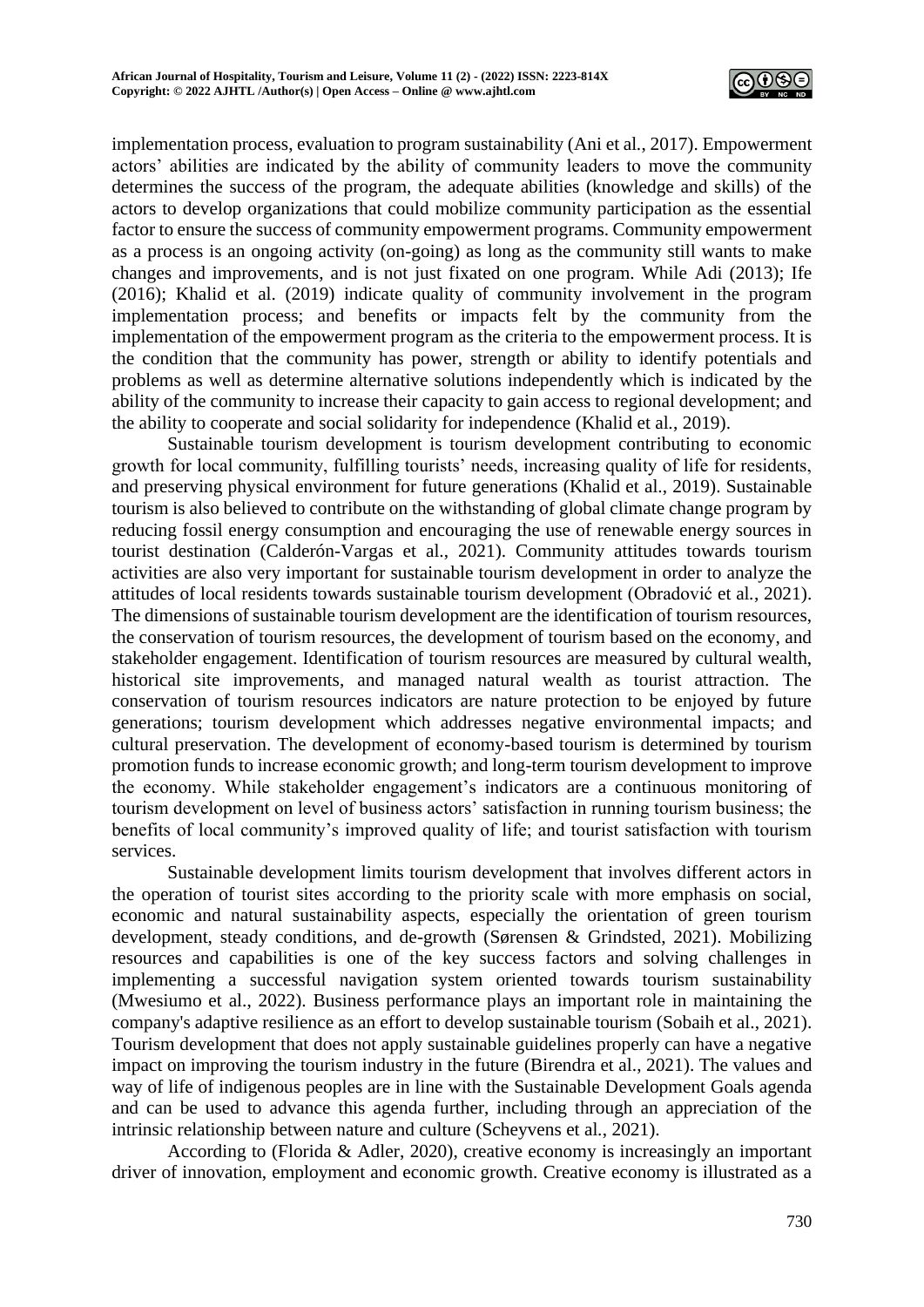

rapidly changing phenomenon as an attempt to attract economic development as well as sociocultural development in the form of heritage and new cultural forms at the expense of policy objectives (Pratt, 2021). Creative economy as a new economic concept supported by information that is up to date and high creativity through the development of ideas and knowledge originating from human resources so as to affect product competitiveness (Wahono et al., 2021). Creative industries are linked to origin activities for individual creativity, skills and talents which have the opportunity for wealth and job creation on the intellectual property's generation and exploitation (Cunningham et al., 2002). Information, immaterial, and knowledge economy are of the terminology for creative economy (Bouquillion & Le Corf, 2010). The dimension of creative economy is creative assets, economic, technology, sociocultural, and tolerance indicators. The measurement of creative assets dimension is assessment on the diversity of cultural properties, and the number of creative human resources. The economic indicators are assessments of number of fields of work for creative activities, support facilities for community's creative economy growth and entrepreneurship. Technology is measure by adequate creative economy knowledge, optimal use of information technology. Socio culture is indicated by harmonious social life; and ability to build a creative climate. While the building blocks of tolerance are society who open to new ideas, newcomers and differences.

The creative economy provides reflection on a policy scale at the national or international level that is able to increase ties in various cultural, regional and socialinstitutional fields which aims to provide a role in the creative sector in the regional economy and make an important role in the pattern of local economic development (Boccella & Salerno, 2016). Strengthening the creative economy can be developed based on creative assets that have the potential to improve economic growth with a high level of diversity (Sopanah et al., 2018). The contribution of the creative economy requires intermediary agencies that represent the government and policymakers as the first parties, while creative practitioners and microbusinesses as the other parties to control creative production and guarantee creative practitioners in line with quality economic and cultural policies (Munro, 2017). The creative economy includes various activities based on creativity and original values that are generated and can be applied as an effort to encourage economic growth to avoid a crisis, including by developing creative industries that come from several resources, especially creativity, skills, and individual talents so that they have the potential to create new job opportunities (Veselá & Klimová, 2014). The creative economy is based on the ownership of intellectual property from various resources, and is accompanied by the emergence of several problems including financing, accounting services and content caused and product measurement according to standards, in addition to class differences created during the development of creative economics that can result in social segregation (Boǧa & Topcu, 2020).

Community wellbeing is the fulfillment condition of the citizen's material, spiritual and social needs in order to live decently and be able to improve themselves, so that they can perform their social functions accordingly (Undang-Undang-Republik-Indonesia, 2009). Community wellbeing can be achieved through targeted steps taken by community associations, the various partnerships involved and through beneficial government policy measures (Gillam & Charles, 2019). It is the combination of social, economic, environmental, cultural and political conditions that individuals and their communities identify as important for them to develop and fulfill their potentials (Wiseman & Brasher, 2008)(Atkinson et al., 2017). It is understood primarily as individual attributes that can be aggregated for specific population groups, or as something more than individuals that reflect collective experiences in a community context.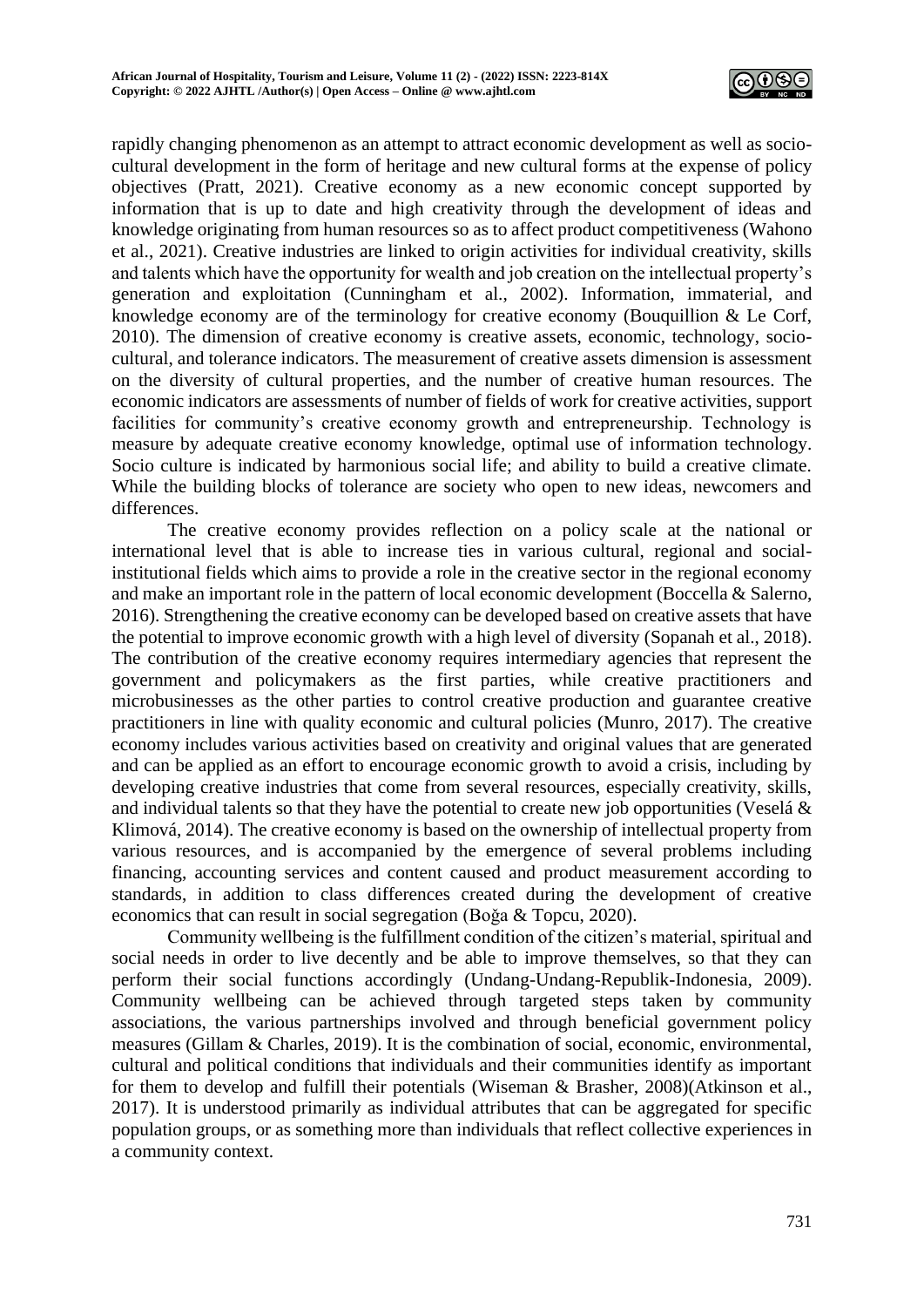

Destination development and marketing requires a new approach in tourism marketing that is directed to focus on sustainability and in line with the concept of community welfare that is adapted to the characteristics of tourists and community aspirations (Moscardo & Murphy, 2016). The dimensions that form the basis for improving community welfare include perceptions related to services, facilities, community spirit and trust in various phases of development even with limited resources and capacities (McCrea, Walton & Leonard, 2019). Negative factors that affect the level of community welfare include the perception of the community regarding slum areas, the discovery of several cases of systemic racism and increasing inequality, in addition to the environmental impacts caused by industrial and urban pollution, and the occurrence of environmental disasters (Gillam & Charles, 2019).

Community wellbeing dimensions are quality of life, individual welfare, community vitality, socio cultural, economic and political welfare. Quality of life dimension consists of decent income, and adequate infrastructure that supports community activities. Individual welfare is supported by people enjoying daily work, and high motivation to achieve personal goals. Community vitality indicators are how proud the community to be part of the Toba, and their active participation in community activities. Socio-cultural welfare consists of mutual trust among citizens, a sense of belonging in society, and arts and culture to support the strengthening of identity. Economic welfare indicators are the availability of natural resources to support community's economy and their ability to manage economic life to ensure the necessities of life. Political welfare is determined by community's ability to influence decision making and the well channeled of people aspiration or the political voice of local people.

## **Methodology**

This study implements a quantitative approach through hypothesis testing based on the influence between the variables studied. The influence test between variables was applied to the four variables studied, including community empowerment, sustainable tourism, creative economy and community wellbeing. The distribution of the questionnaires was distributed to five villages in the Samosir region, South Sumatra, Indonesia, including Janji Raja, Tanjung Bunga, Boho, Aek Sipitudai, Sitio-Tio. A one shoot random sampling was applied in the collection of primary data. A set of questionnaire was prepared to measure public perception in a Likert scale of 1 - 5 and the collected data was then analyzed by Lisrel software using Structural Equation Modeling (SEM).

Hypotheses of this study can be described as follows:

*H<sup>1</sup> = Community empowerment has a significant effect on sustainable tourism development*

*H<sup>2</sup> = Community empowerment has a significant effect on creative economy*

*H<sup>3</sup> = Sustainable tourism has a significant effect on community wellbeing*

*H<sup>4</sup> = Creative economy has a significant effect on community wellbeing*

## **Results and discussion**

The goodness of fit is the overall statistical research model test to evaluate the fitness of a model whether the theorical based model fits the empirical data or the resulting model that describes actual conditions. As a statistical test, SEM can explain the strength of a model in a number of index criteria to assess model's suitability. The following are the results of the Goodness of fit of this study.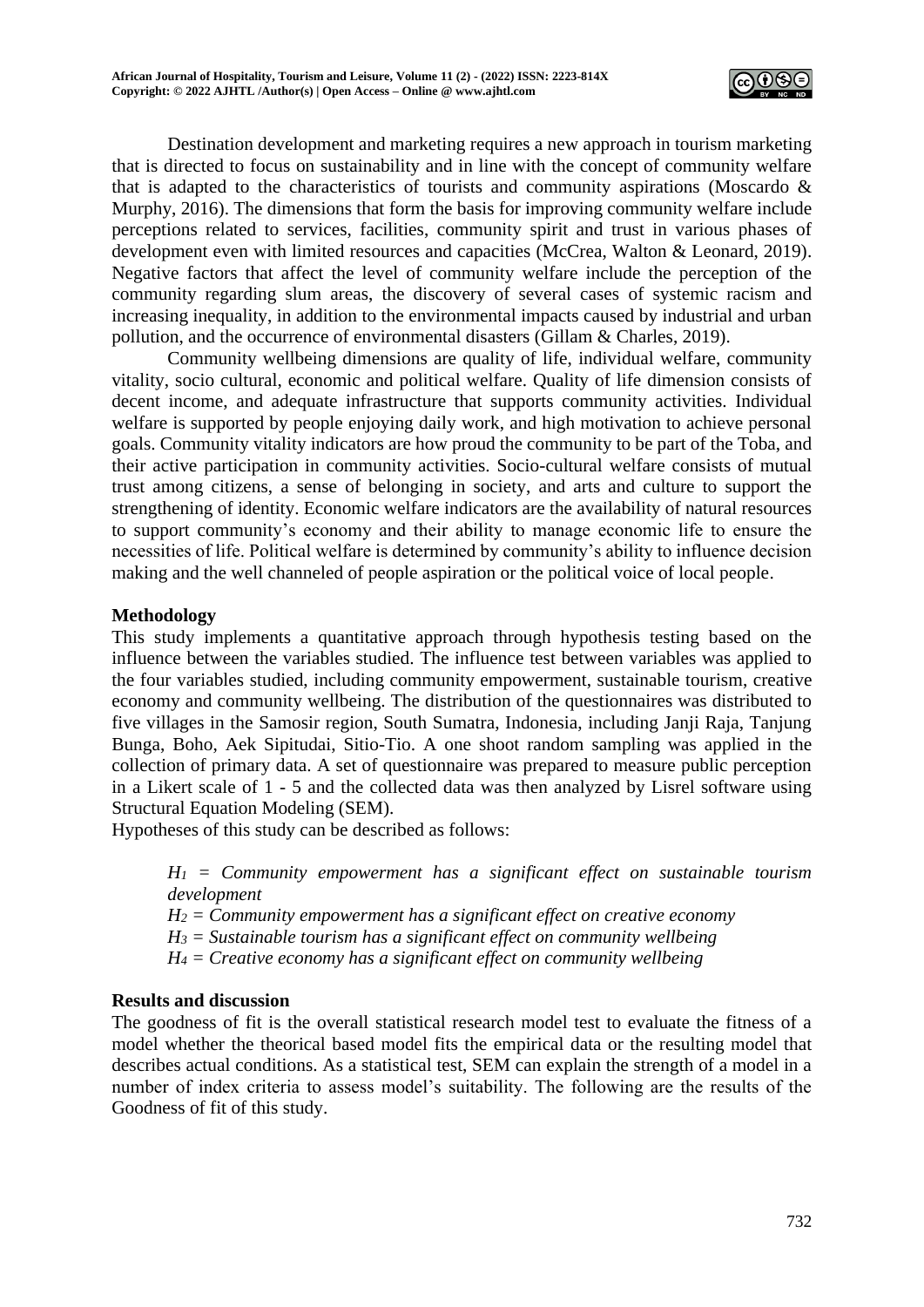

| No. | Degree of Fit                           | Value              | Acceptance level                                | Conclusion |
|-----|-----------------------------------------|--------------------|-------------------------------------------------|------------|
|     | Chi Square                              | 588.98             | $P$ –value $> 0.05$                             | Close Fit  |
|     |                                         | P -value $= 1.000$ |                                                 |            |
| 2   | Goodness of Fit Index (GFI)             | 0.92               | >0.8                                            | Close fit  |
| 3   | Adjusted Goodness of Fit Index (AGFI)   | 0.91               | >0.8                                            | Close fit  |
| 4   | Root Mean Square Error of Approximation | 0.000              | RMSEA<<br>0.08                                  | Close fit  |
|     | (RMSEA)                                 |                    | (good fit)                                      |            |
|     |                                         |                    | <b>RMSEA<br/> <math>\epsilon</math></b><br>0.05 |            |
|     |                                         |                    | (close-fit)                                     |            |

Table 1. The goodness of fit

Table 1, assesses the Chi-Square = 588.98, and the Chi-Square p-value =  $1.000 > 0.05$ . According to the Chi-Square index, the suitability of the research model is fit (Hair et al., 2010). The RMSEA is 0.000 means it is less than 0.05, while Goodness of Fit Index (GFI) =  $0.83$  > 0.80. It can be concluded that the research model meets in the empirical condition. Therefore, the equations of structural model in this study are:

> $STD = 0.88*$  CE + $\zeta_{1}$ .  $CRE = 0.52 * CE + \zeta_2$  $CW = 0.34*STD + 0.39*CRE + \zeta_3$

Note: CE (community empowerment), CRE (creative economy), STD (sustainable tourism development), CW (community wellbeing)

The above equations show that sustainable tourism development results from 0.88 community participation and only 12% comes from other factors. Creative economy results from 0.55 of community empowerment. These results express that in order to be successful, sustainable tourism development requires higher community empowerment, while in creative economy, the community empowerment will only contribute 52% of the success rate while 48% comes from other factors. This information leads to Samosir Region that in order to be successful in the development of sustainable tourism, people need to be empowered, while in creative economy, local people can get into creative business directly with their limited skills. It means that to develop sustainable tourism, local community needs aids and coaching from other parties especially in improving their skills. When it relates to community wellbeing, both sustainable tourism development and creative economy affect community wellbeing, while the contribution of creative economy a slightly greater that sustainable tourism. Together they affect community wellbeing as amount of 73%, while 27% more is contributed by other factor.

The measurement model's loading factor is  $> 0.50$ , and the loading factor's t-value is higher than the t-table at the level of significance of 5%. According to Arellano & Bonhomme (2020) dimensions and indicators are valid in measuring latent variables. (Emita & Sugeng, 2021) state that when composite reliability and Cronbach Alpha's value is greater than 0.70, it means the dimensions and indicators are reliable in measuring the research variables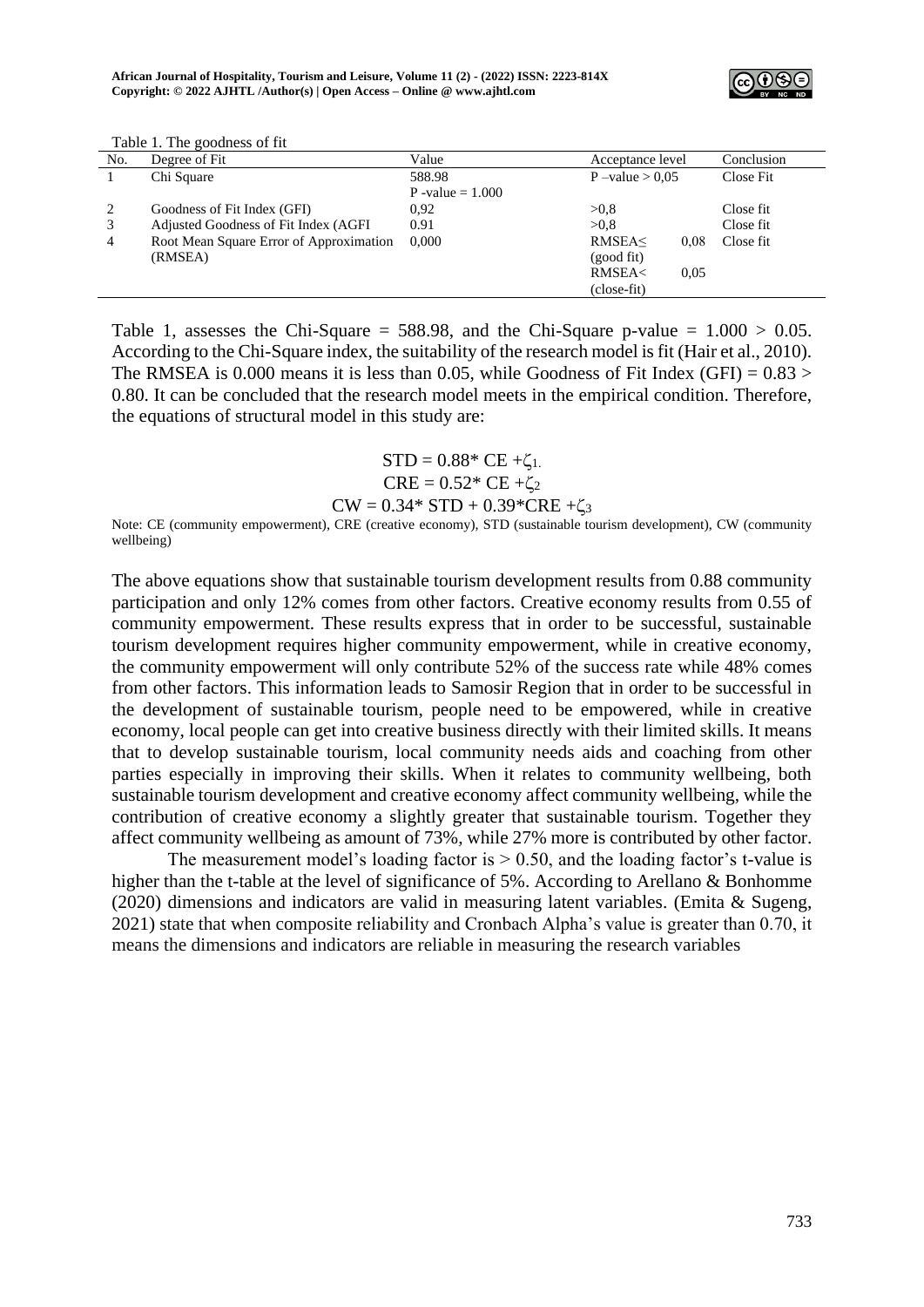**African Journal of Hospitality, Tourism and Leisure, Volume 11 (2) - (2022) ISSN: 2223-814X Copyright: © 2022 AJHTL /Author(s) | Open Access – Online [@ www.ajhtl.com](http://www.ajhtl.com/)** 





Figure 1. Measurements and structural models

Based on Table 2, it is determined that the availability of natural and cultural resources that local community can explore and manage as empowerment's reason is the most important empowerment focus to ensure the success of empowerment program.

| <b>Variable</b>    | <b>Dimension and Indicator</b> | λ    | t-value                  | Composite<br><b>Reliability</b> | Average<br><b>Extracted</b> | <b>Variance</b> |
|--------------------|--------------------------------|------|--------------------------|---------------------------------|-----------------------------|-----------------|
| Community          | Basic Empowerment Public       | 0.86 | 6.92                     | 0.95                            | 0,62                        |                 |
| <b>Empowerment</b> |                                |      |                          |                                 |                             |                 |
|                    | CEmp1                          | 0.73 | $\sim$                   |                                 |                             |                 |
|                    | CEmp2                          | 0,79 | 5.70                     |                                 |                             |                 |
|                    | <b>Ability Empowerment</b>     | 0.67 | 6.33                     |                                 |                             |                 |
|                    | CEmp3                          | 0,76 | ÷.                       |                                 |                             |                 |
|                    | CEmp4                          | 0.84 | 6.14                     |                                 |                             |                 |
|                    | CEmp5                          | 0.87 | 6.18                     |                                 |                             |                 |
|                    | <b>Empowerment Process</b>     | 0,81 | 7.84                     |                                 |                             |                 |
|                    | CEmp6                          | 0.86 | ÷.                       |                                 |                             |                 |
|                    | CEmp7                          | 0,70 | 5.48                     |                                 |                             |                 |
|                    | <b>Empowerment Community</b>   | 0,67 | 6.15                     |                                 |                             |                 |
|                    | CEmp8                          | 0.83 | $\overline{\phantom{0}}$ |                                 |                             |                 |
|                    | CEmp9                          | 0.68 | 4.38                     |                                 |                             |                 |
| <b>Sustainable</b> | Identification of Tourism      | 0.74 | 3.88                     | 0.95                            | 0.63                        |                 |
| <b>Tourism</b>     | Resources                      |      |                          |                                 |                             |                 |
|                    | ST <sub>1</sub>                | 0.85 | ÷                        |                                 |                             |                 |
|                    | ST <sub>2</sub>                | 0,76 | 6.21                     |                                 |                             |                 |
|                    | ST <sub>3</sub>                | 0,79 | 6.31                     |                                 |                             |                 |
|                    | Conservation                   | 0,70 | 3.72                     |                                 |                             |                 |
|                    | ST <sub>4</sub>                | 0.78 | ÷                        |                                 |                             |                 |
|                    | ST <sub>5</sub>                | 0.68 | 5.26                     |                                 |                             |                 |
|                    | ST <sub>6</sub>                | 0,78 | 5.59                     |                                 |                             |                 |
|                    | <b>Economy Development</b>     | 0.65 | 3.65                     |                                 |                             |                 |
|                    | ST7                            | 0.84 | $\sim$                   |                                 |                             |                 |
|                    | ST <sub>8</sub>                | 0.86 | 5.18                     |                                 |                             |                 |
|                    |                                |      |                          |                                 |                             |                 |

|  |  |  | Table 2. Dimension-indicator measurement model |  |
|--|--|--|------------------------------------------------|--|
|--|--|--|------------------------------------------------|--|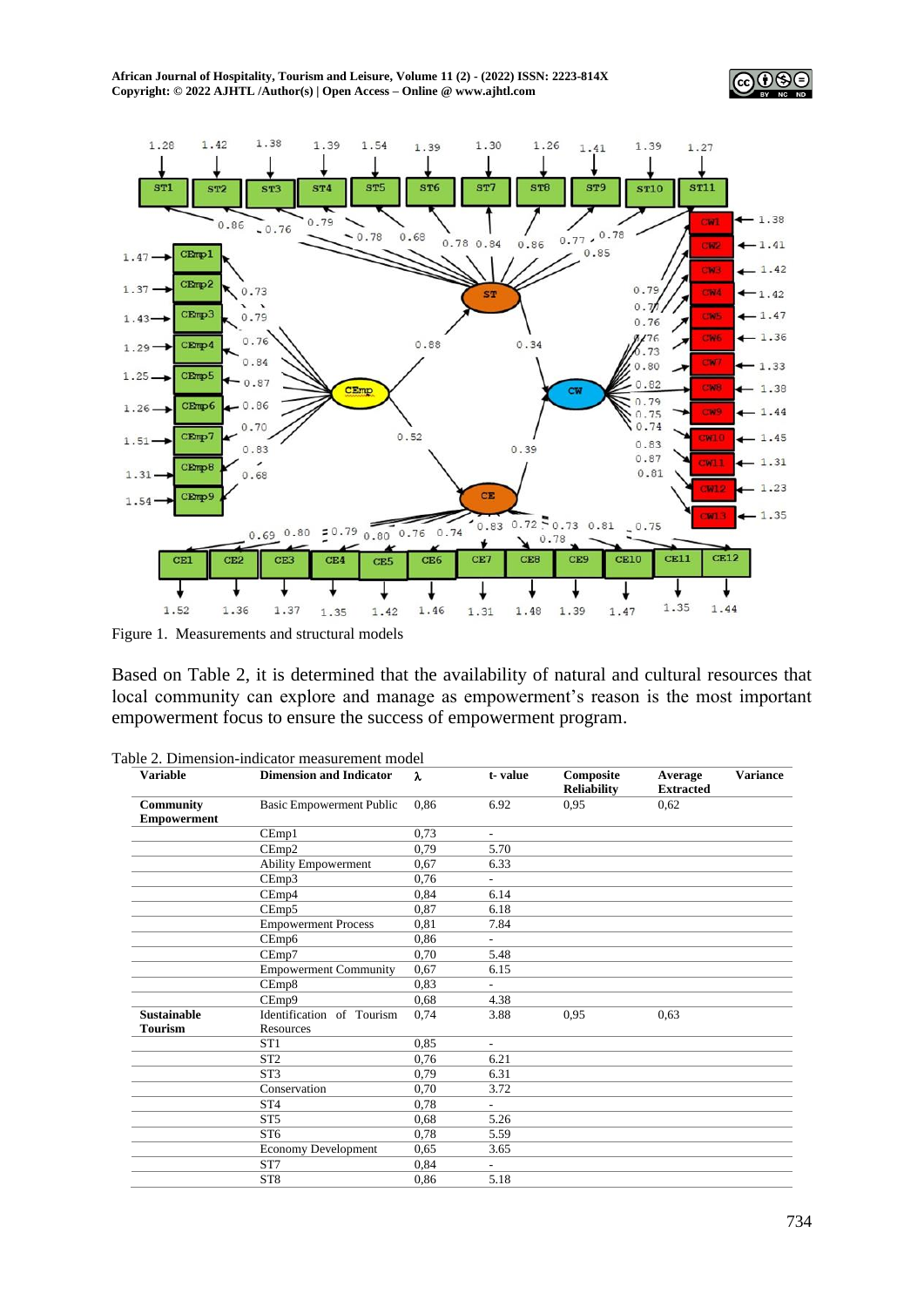

|                         | Stakeholder                 | 0.85         | 3.86                     |      |      |  |
|-------------------------|-----------------------------|--------------|--------------------------|------|------|--|
|                         | ST <sub>9</sub>             | 0.77         |                          |      |      |  |
|                         | ST10                        | 0,78         | 6.37                     |      |      |  |
|                         | ST11                        | 0,85         | 6.67                     |      |      |  |
| <b>Economy Creative</b> | <b>Creative Asset</b>       | 0,80         | 5.56                     | 0.94 | 0,56 |  |
|                         | CE1                         | 0.69         | L.                       |      |      |  |
|                         | CE <sub>2</sub>             | 0,80         | 4.88                     |      |      |  |
|                         | Economy Indicator           | 0,67         | 5.87                     |      |      |  |
|                         | CE <sub>3</sub>             | 0.79         | $\overline{\phantom{a}}$ |      |      |  |
|                         | CE4                         | 0,80         | 5.70                     |      |      |  |
|                         | CE <sub>5</sub>             | 0,76         | 5.60                     |      |      |  |
|                         | <b>Technology Indicator</b> | 0,64         | 4.79                     |      |      |  |
|                         | CE6                         | 0,74         |                          |      |      |  |
|                         | CE7                         | 0,83         | 4.27                     |      |      |  |
|                         | SocioCulture Indicator      | 0,74         | 5.38                     |      |      |  |
|                         | CE <sub>8</sub>             | 0,72         | $\overline{a}$           |      |      |  |
|                         | CE9                         | 0,78         | 4.62                     |      |      |  |
|                         | Tolerance                   | 0.78         | 6.11                     |      |      |  |
|                         | CE10                        | 0.73         | $\overline{a}$           |      |      |  |
|                         | CE11                        | 0.81         | 5.68                     |      |      |  |
|                         | CE12                        | 0.850        | 5.52                     |      |      |  |
| Community<br>Wellbeing  | Quality of Life             | 0.63         | 4.96                     | 0,95 | 0,62 |  |
|                         | CWell1                      | 0,77         | $\overline{a}$           |      |      |  |
|                         | CWell2                      | 0,78         | 4.19                     |      |      |  |
|                         |                             |              |                          |      |      |  |
|                         | Vitality                    | 0,74         | 4.81                     |      |      |  |
|                         | CWell3                      | 0,78         | $\overline{a}$           |      |      |  |
|                         | CWell4                      | 0,74         | 4.08                     |      |      |  |
|                         | Socio Cultural Propserity   | 0,67         | 4.87                     |      |      |  |
|                         | CWell5                      | 0,73         | L.                       |      |      |  |
|                         | CWell6                      | 0.80         | 4.31                     |      |      |  |
|                         | <b>Economy Propserity</b>   | 0,65         | 5.68                     |      |      |  |
|                         | CWell7                      | 0,82         | ÷,                       |      |      |  |
|                         | CWell8                      | 0,79         | 5.63                     |      |      |  |
|                         | CWell9                      | 0,75         | 5.53                     |      |      |  |
|                         | <b>Politic Propserity</b>   | 0,69         | 5.92                     |      |      |  |
|                         | CWell10                     | 0,74         | $\overline{a}$           |      |      |  |
|                         | CWell11                     | 0,83         | 4.72                     |      |      |  |
|                         | Prosperity                  | 0,71         | 5.21                     |      |      |  |
|                         | CWell12<br>CWell13          | 0,87<br>0,81 | $\overline{a}$<br>5.07   |      |      |  |

Thorough monitoring on stakeholders, participation especially on improving tourist experience satisfaction and local community's quality of life are the most significant factors as building block to sustainable tourism development. The main indicators to support the success of creative economy is the quantity and quality of creative human resources so that they can explore, exploit and manage available resources for their sustainable income generation, while concern for others and ability to manage their economic life especially assuring the fulfilment of their lives' necessities are the most important aspects of community wellbeing to be obtained. Table 3 shows the results of the hypothesis testing.

| Table 3. Partial testing |                                 |         |              |                    |                |  |
|--------------------------|---------------------------------|---------|--------------|--------------------|----------------|--|
| <b>Hypothesis</b>        |                                 |         | $SE(\gamma)$ | t-calculated value | $\mathbb{R}^2$ |  |
|                          | Community                       | $0.88*$ | 0.24         | 3.64               | 0.78           |  |
|                          | Empowerment -> Sustainable      |         |              |                    |                |  |
|                          | Tourism                         |         |              |                    |                |  |
|                          | Community                       | $0.52*$ | 0.096        | 5.44               | 0.27           |  |
|                          | Empowerment ->Creative Economy  |         |              |                    |                |  |
|                          | Sustainable                     | $0.34*$ | 0.12         | 2.77               | 0.18           |  |
|                          | Tourism $\rightarrow$ Community |         |              |                    |                |  |
|                          | Wellbeing                       |         |              |                    |                |  |
| 4                        | Creative Economy -> Community   | $0.39*$ | 0.11         | 2.77               | 0.21           |  |
|                          | Wellbeing                       |         |              |                    |                |  |

\*sig. at  $\alpha$ =0.05 ( t- tabel = 1.96)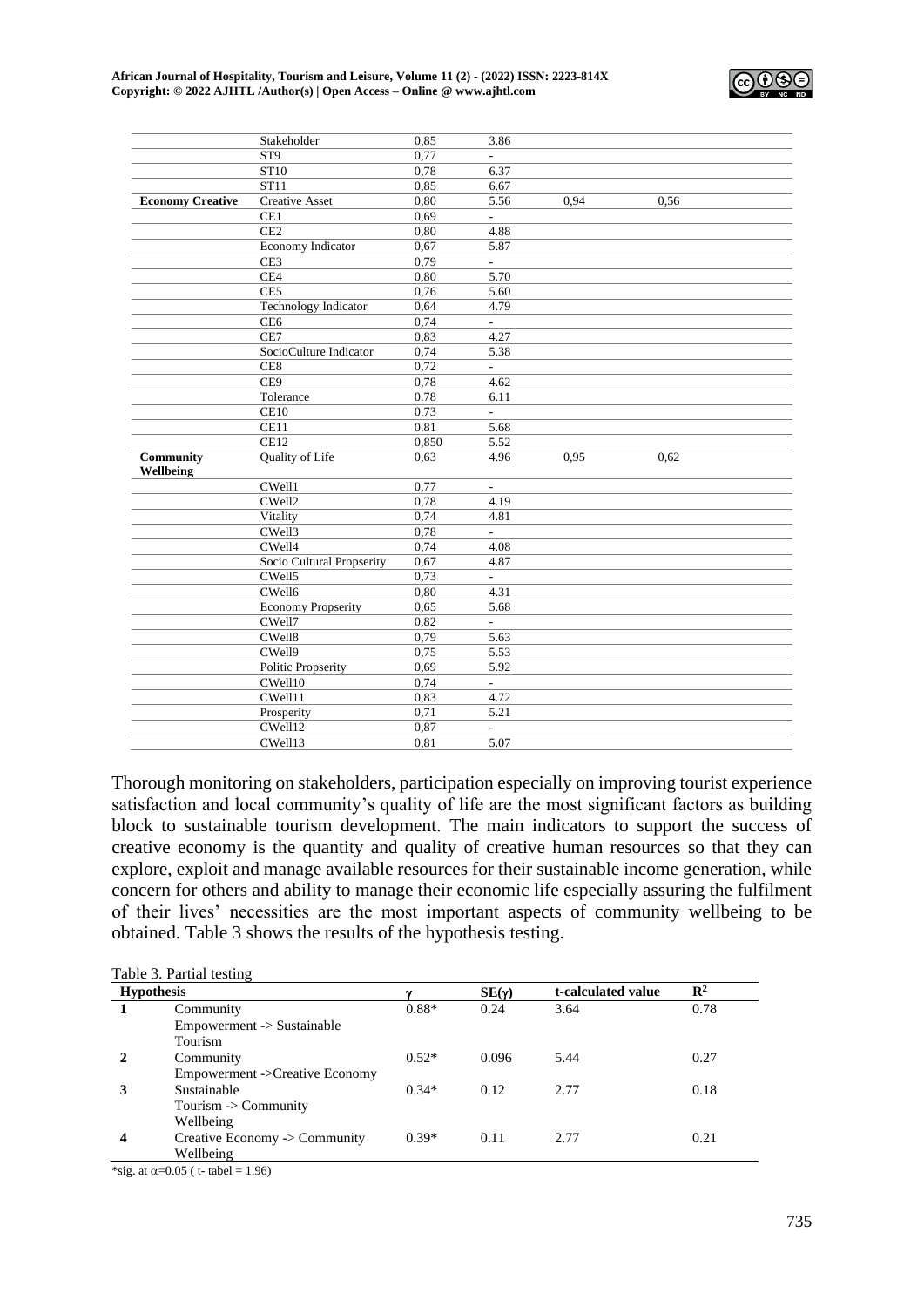

Community empowerment has positive and significant direct effect on sustainable tourism with  $R^2$  =0.78, community empowerment have positif and significant direct effect on creative economy with  $R2 = 0.27$ , sustainable tourism have positif and significant direct effect on community wellbeing with  $R2 = 0$ . 18, creative economy have positif and significant direct effect on community wellbeing with  $R2 = 0.21$ , community empowerment have positif and significant indirect effect on community wellbeing through sustainable tourism with  $R2 = 0.30$ (=0.88\*0.34), community empowerment have positif and dignificant indirect effect on community wellbeing through creative economy with  $R2 = 0.20$  (=0.52 $*0.39$ ). The hypothesis testing results in this research model as follows:



Figure 2. Research finding

The four hypotheses presented in this study by implementing four variables were tested including community empowerment, sustainable tourism, creative economy and community wellbeing with research results that can be explained that all the hypotheses proposed are significant and acceptable. The value of the four hypotheses tested has a t-value  $> 1.96$  so that the hypothesis is declared significant. The significance test shows that the greatest value of the four research variables is indicated by the influence of community empowerment on creative economy with a value of  $t = 5.44$ . Empowerment process and economy indicator are two indicators that have major contribution in strengthening community empowerment. This means that process empowerment and economy indicator are able to strengthen community empowerment so that they are able to support the development of creative economy in order to make tourism improvement successful during health crises. In addition, the result that has another significant value that is quite high is the effect of community empowerment on sustainable tourism with a value of  $t = 3.64$ . The contribution of identification of tourism resources and stakeholders plays an important role in developing sustainable tourism in tourism industry so that it can encourage tourism business growth and even be able to optimally increase community wellbeing.

# **Conclusions**

Referring to the analysis presented in this study, the development of tourism especially in Samosir Regency, requires the emphasis on strengthening community empowerment, sustainable tourism, creative economy and community wellbeing. From this study it is indicated that community empowerment has significant effects on sustainable tourism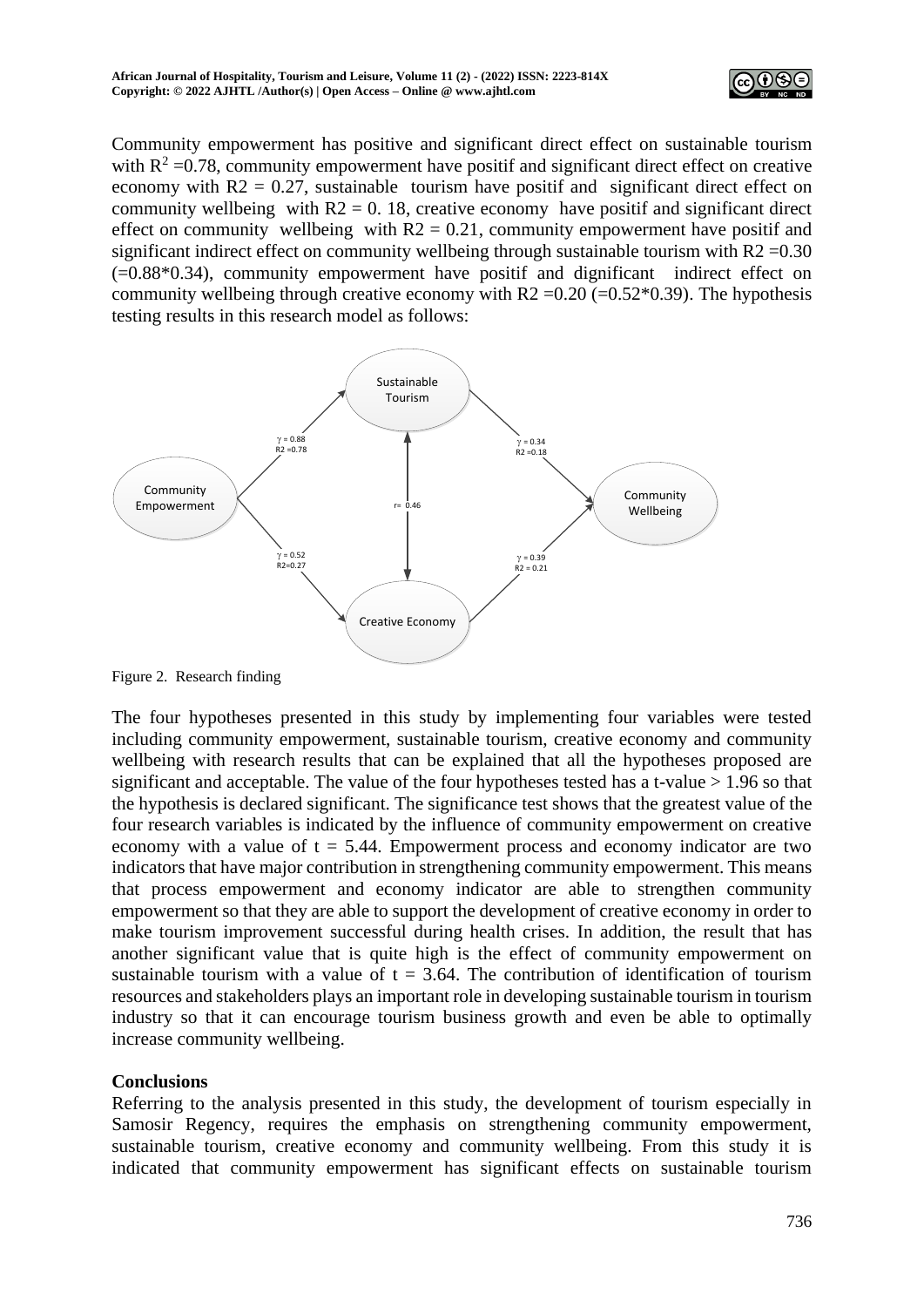

development and creative economy, while sustainable tourism has a significant effect on community wellbeing, and creative economy has also a significant effect on community wellbeing. Tourism has an important role in mediating the relationship between community empowerment and community wellbeing (Elshaer et al., 2021). Increased tourism economic performance is able to create a positive trend towards tourism which has an impact on perceived community wellbeing (Suess et al., 2018). The empowerment process and economic indicators are the dominant indicators in creating a sustainable tourism industry. In addition, identification of tourism resources and stakeholders also has an important contribution in supporting tourism businesses that are able to strengthen community wellbeing in providing a variety of business opportunities so as to improve the community's economy.

The implication of the study is that sustainable tourism and creative economy can be utilized in empowering local people di rural area. The important indicator for empowerment is the availability of tourism resources as they can support the success of empowerment. In sustainable tourism development, thorough monitoring on stakeholders' participation especially in achieving tourist experience satisfaction and local community's quality of life are the most important aspects. The main factor to support the success of creative economy is the quantity and quality of creative human resources in the community, while concern for others and ability to manage economic life to ensure the fulfilment of life's necessities are the most important aspects of community wellbeing. The research findings are expected to be a reference for various tourism industry stakeholders especially in relation to planning and adopting the concept of sustainable tourism development that will enable them to build creative economy-based businesses in order to achieve community wellbeing.

## **References**

- Adi, I. R. (2013) *Intervensi Komunitas & Pengembangan Masyarakat Sebagai Upaya Pemberdayaan Masyarakat*. Jakarta: PT Raja Grafindo Persada.
- Al-Dajani, H. & Marlow, S. (2013) Empowerment and Entrepreneurship: A Theoretical Framework, *International Journal of Entrepreneurial Behaviour and Research*, 19(5), 503–524.
- Ani, F., Ramlan, N., Jaes, L., Damin, A., Halim, H., Khadijah, S., Abu, S. & Ahmad, S. (2017). Applying Empowerment Approach in Community Development. *The 1st International Conference on Social Sciences*, pp. 1–2.
- Arellano, M. & Bonhomme, S. (2020) Recovering Latent Variables by Matching, *CeMMAP Working Papers CWP2/20*. doi: 10.1080/01621459.2021.1952877.
- Atkinson, S., Bagnall, A., Corcoran, R. & South, J. (2017). *What is Community Wellbeing ? Conceptual Review*. Available at https://whatworkswellbeing.org [Retrieved
- Birendra, K. C., Dhungana, A. & Dangi, T. B. (2021) 'Tourism and the Sustainable Development Goals: Stakeholders' Perspectives from Nepal'. *Tourism Management Perspectives*, 38(100822), 1–11.
- Boccella, N. & Salerno, I. (2016). 'Creative Economy, Cultural Industries and Local Development'. *Procedia - Social and Behavioral Sciences*, 223, 291–296.
- Boǧa, S. & Topcu, M. (2020). 'Creative Economy: A Literature Review on Relational Dimensions, Challanges, and Policy Implications. *Economics*, 8(2), 149–169.

Bouquillion, P. & Le Corf, J.-B. (2010). *Les Industries Créatives et L'économie Créative dans les Rapports Officiels Européens*. *Rapport pour le Département des Statistiques du Ministère de la Culture et de la Communication*. Available at http://www.observatoire-

omic.org/pdf/Bouquillion\_LeyCorf\_Icrea\_Europe\_rapport\_OMIC\_1.pdf. [Retrieved April 25 2022].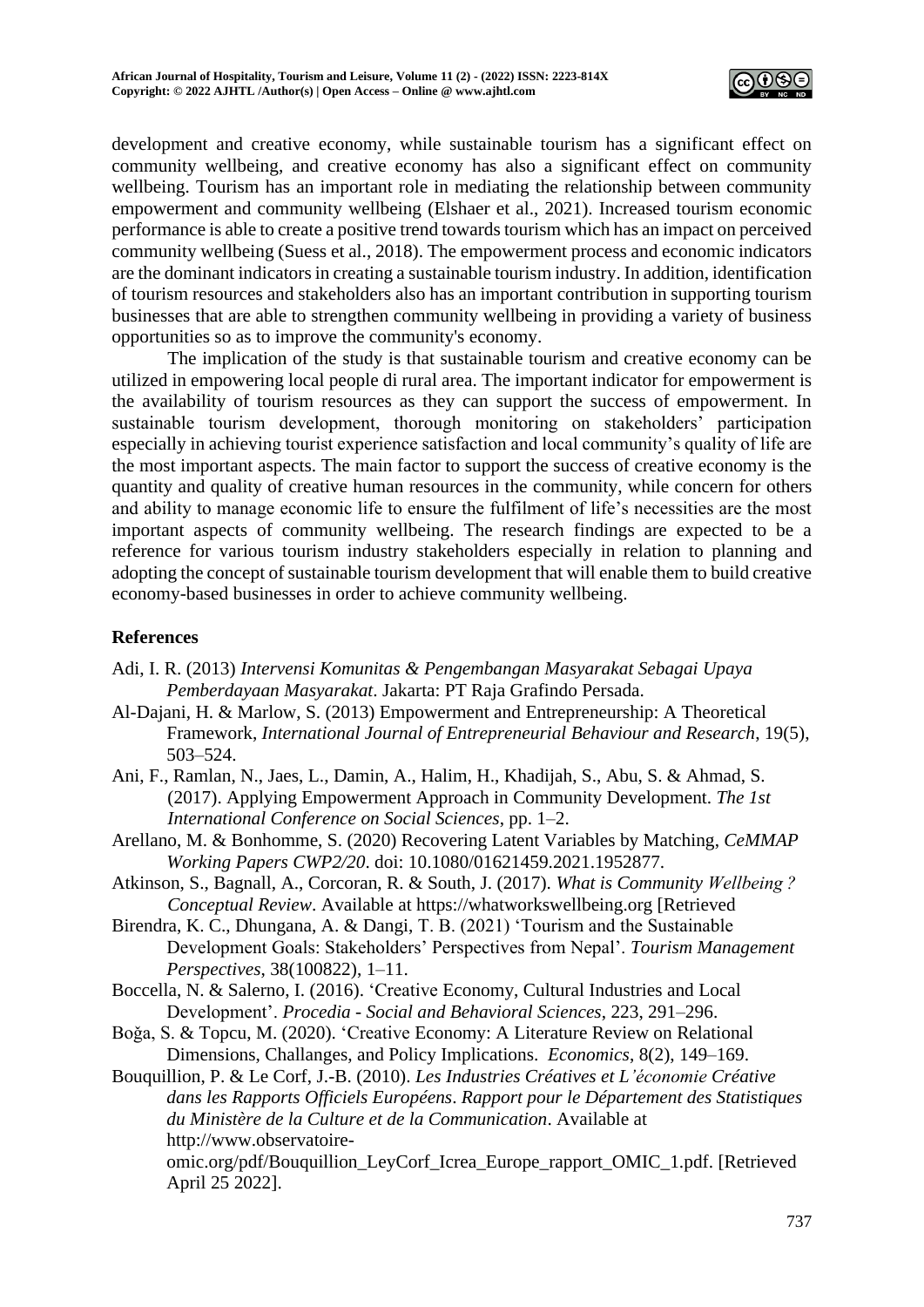

- Butarbutar, R. R. & Soemarno, S. (2012). 'Community Empowerment Efforts in Sustainable Ecotourism Management in North Sulawesi, Indonesia'. *Jurnal Pembangunan dan Alam Lestari*, 3(1), 1–7.
- Calderón-Vargas, F., Asmat-Campos, D. & Chávez-Arroyo, P. (2021). 'Sustainable Tourism Policies in Peru and Their Link with Renewable Energy: Analysis in the Main Museums of the Moche Route'. *Heliyon*, 7(e08188), 1–12.
- Constantino, P. A. L., Carlos, H. S. A., Ramalho, E. E., Rostant, L., Marinelli, C. E., Teles, D., Fonseca-Junior, S. F., Fernandes, R. B. & Valsecchi. (2012). Empowering Local People Through Community-Based Resource Monitoring: A Comparison Between Brazil and Namibia. *Ecology and Society*, 17(4), 1–14.
- Cunningham, C. E., Woodward, C. A., Shannon, H. S., MacIntosh, J., Lendrum, B., Rosenbloom, D. & Brown, J. (2002). Readiness for Organizational Change: A Longitudinal Study of Workplace, Psychological and Behavioural Correlates. *Journal of Occupational and Organizational Psychology*, 75, 377–392.
- Emita, I. & Sugeng, I. S. (2021). 'The Effect of Professional Competence and Organizational Culture on Performance English Teacher'. *Priviet Social Sciences Journal*, 1(2), 1–6.
- Farsani, N. T., Coelho, C. & Costa, C. (2011) 'Geotourism and Geoparks as Novel Strategies for Socio-economic Development in Rural Areas'. *International Journal of Tourism Research*, 13(1), 68–81.
- Florida, R. & Adler, P. (2020). 'The creative class and the creative economy'. *Encyclopedia of Creativity,* pp*.* 222–225. doi: 10.1016/B978-0-12-809324-5.23766-8.
- Gillam, C. & Charles, A. (2019). 'Community Wellbeing: The Impacts of Inequality, Racism and Environment on a Brazilian Coastal Slum'. *World Development Perspectives*, 13, 18–24.
- Gordon, J. E. (2018) 'Geoheritage, Geotourism and the Cultural Landscape: Enhancing the Visitor Experience and Promoting Geoconservation'. *Geosciences*, 8(4), 1–24.
- Harahap, R. H. (2017) 'The Influence of Socio-Economic, Cultural, and Environmental Ethical Factors on the Development of the Capacity of Managing Lake Toba Ecosystem'. In *Advances in Social Science, Education and Humanities Research (ASSEHR)*. Atlantis Press. doi: 10.2991/icosop-16.2017.24.
- Ife, J. (2016). *Community Development in an Uncertain World*. Port Melbourne: Cambridge University Press.
- Khalid, S., Ahmad, M. S., Ramayah, T., Hwang, J. & Kim, I. (2019). Community Empowerment and Sustainable Tourism Development : The Mediating Role of Community Support for Tourism. *Sustainability*, 11(6248), 1–14.
- Maryani, D. (2022) 'Strategy of Community Empowerment on the Leather Craft Creative Economy in Sidoarjo Province East Java'. *International Journal of Entrepreneurship*,  $26(1)$ , 1–12.
- McCrea, R., Walton, A. & Leonard, R. (2019). 'Rural Communities and Unconventional Gas Development: What's Important for Maintaining Subjective Community Wellbeing and Resilience Over time?'. *Journal of Rural Studies*, 68, 87–99.
- Moscardo, G. & Murphy, L. (2016). 'Using Destination Community Wellbeing to Assess Tourist Markets: A Case Study of Magnetic Island, Australia'. *Journal of Destination Marketing and Management*, 5(1), 55–64.
- Munro, E. (2017). 'Building Soft Skills in the Creative Economy: Creative Intermediaries, Business Support and the 'Soft Skills Gap'. *Poetics*, 64, 14–25.
- Mwesiumo, D., Halfdanarson, J. & Shlopak, M. (2022). 'Navigating the Early Stages of a Large Sustainability-Oriented Rural Tourism Development Project: Lessons from Træna, Norway'. *Tourism Management*, 89(104456), 1–11.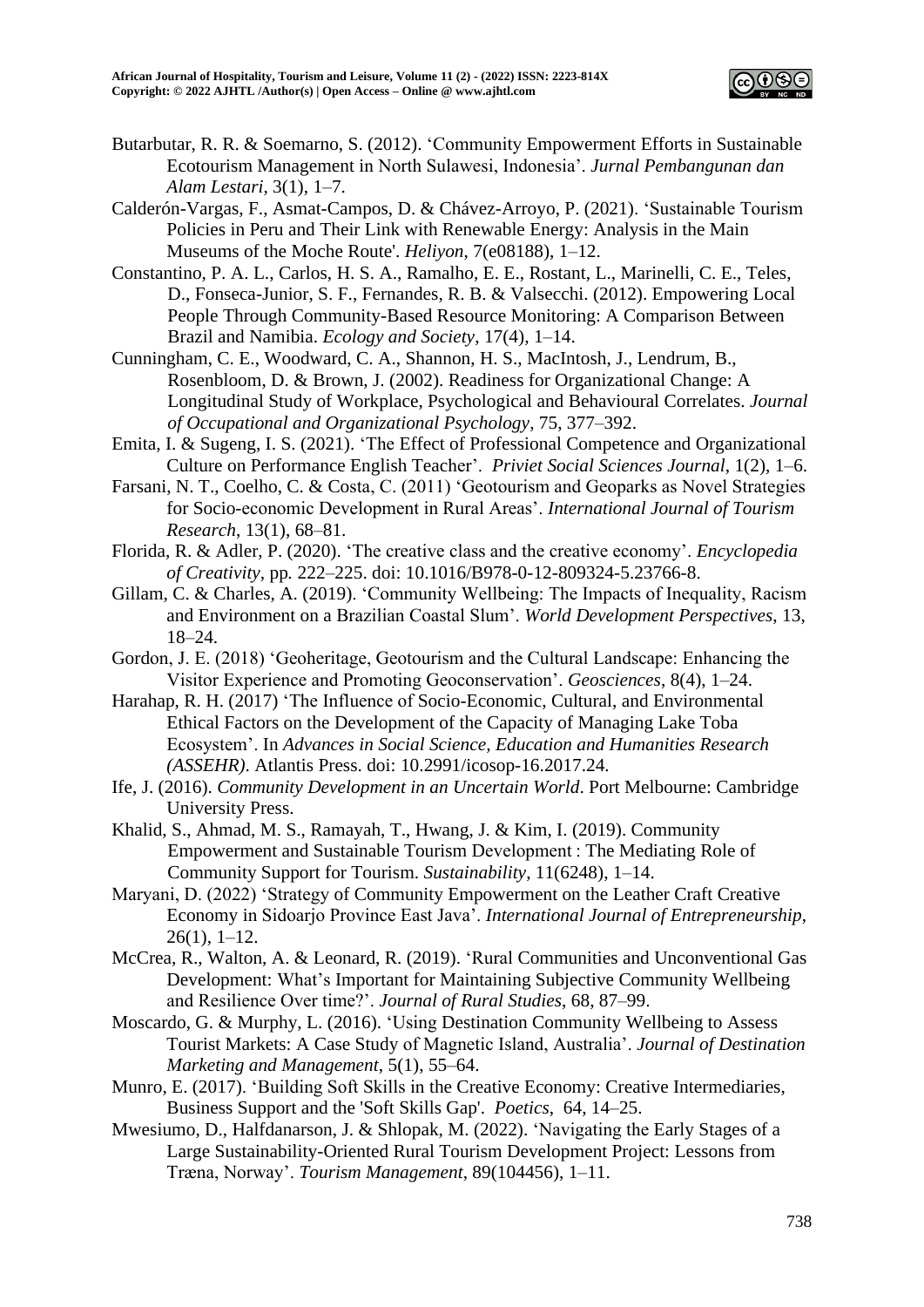

- Obradović, S., Stojanović, V., Kovačić, S., Jovanovic, T., Pantelić, M. & Vujičić, M. (2021). Assessment of Residents' Attitudes Toward Sustainable Tourism Development - A Case Study of Bačko Podunavlje Biosphere Reserve, Serbia. *Journal of Outdoor Recreation and Tourism*, 35(100384), 1–12.
- Pratt, A. C. (2021). 'The Creative Economy And Sustainable Development'. *City, Culture and Society*, 25(100393).
- Ratna, W. D. P., Rizal, N., Riza, B. S. & Dimyati, M. (2021). Empowering Community Through Creative Economy as a Disaster Risk Reduction Strategy in Indonesia. *E3S Web of Conferences*, 2–5.
- Scheyvens, R., Carr, A., Movono, A., Hughes, E., Higgins-Desbiolles, F. & Mika, J. P. (2021). Indigenous Tourism and the Sustainable Development Goals. *Annals of Tourism Research*, 90(103260), 1–12.
- Setiawati, R. (2020). 'Community Empowerment as a Tourist Attraction and Creative Economy Development in Kota Tua Jakarta'. *Journal of Indonesian Tourism and Policy Studies*, 5(2), 78–86.
- Sobaih, A. E. E., Elshaer, I., Hasanein, A. M. & Abdelaziz, A. S. (2021). Responses to COVID-19: The Role of Performance in the Relationship Between Small Hospitality Enterprises' Resilience and Sustainable Tourism Development. *International Journal of Hospitality Management*, 94(102824), 1–11.
- Soedarto, T., Sumartono, Zuhri, S. & Rining, E. (2016). Community Empowerment Based on Local Potential. *The 1st International Joint Conference on Science and Technology (IJCST)*, pp. 1–6.
- Sopanah, A., Bahri, S. & Ghozali, M. (2018). 'Creative Economic Development Strategy in Malang City'. *KnE Social Sciences*, 3(10), 351–361.
- Sørensen, F. & Grindsted, T. S. (2021). 'Sustainability Approaches and Nature Tourism Development'. *Annals of Tourism Research*, 91(103307), 1–14.
- Suess, C., Baloglu, S. & Busser, J. A. (2018). 'Perceived Impacts of Medical Tourism Development on Community Wellbeing'. *Tourism Management*, 69, 232–245.
- Sutrisna, I. B. M. (2020). 'Prospective Analysis of Sustainable Tourism Development in Penglipuran Village as a Tourist Village Role Model in Bali'. *Technium Social Sciences Journal*, 13, 184–198.
- Syahrullah, S. & Muhtadi, M. (2021). 'Community Economic Empowerment Through Creative Economic Program in a Business Cooperative in Setu District , Tangerang Selatan'. *Prosperity: Journal of Society and Empowerment*, 1(2), 81–93.
- Syamsir, S. (2016). 'The Empowerment of Marginalized Community (Street Vendors) for Developing Creative Economy in Payakumbuh City West Sumatra'. *Journal of Government and Politics*, 7(1), 79.
- Undang-Undang-Republik-Indonesia .(2009). *Law-11*, *Menteri Hukum dan Hak Asasi Manusia*. Indonesia: Kesejahteraan Sosial. Available at https://www.balitbangham.go.id/po-content/peraturan/uu no. 11 tahun 2009 tentang kesejahteraan sosial penjelasan.pdf[Retrieved 10 April 2022].
- Veselá, D. and Klimová, K. (2014). 'Knowledge-based Economy vs. Creative Economy'. *Procedia - Social and Behavioral Sciences*, 141, 413–417.
- Wahono, H. T. T., Atmojo, C. T. & Amri, F. (2021). 'The effect of Creative Economy to UKM Up-grade Through the Competitiveness of Products'. *International Journal of Scientific and Research Publications (IJSRP)*, 11(2), 571–573.
- Wiseman, J. & Brasher, K. (2008). 'Community Wellbeing in an Unwell World: Trends, Challenges, and Possibilities'. *Journal of Public Health Policy*, 29(3), 353–366.